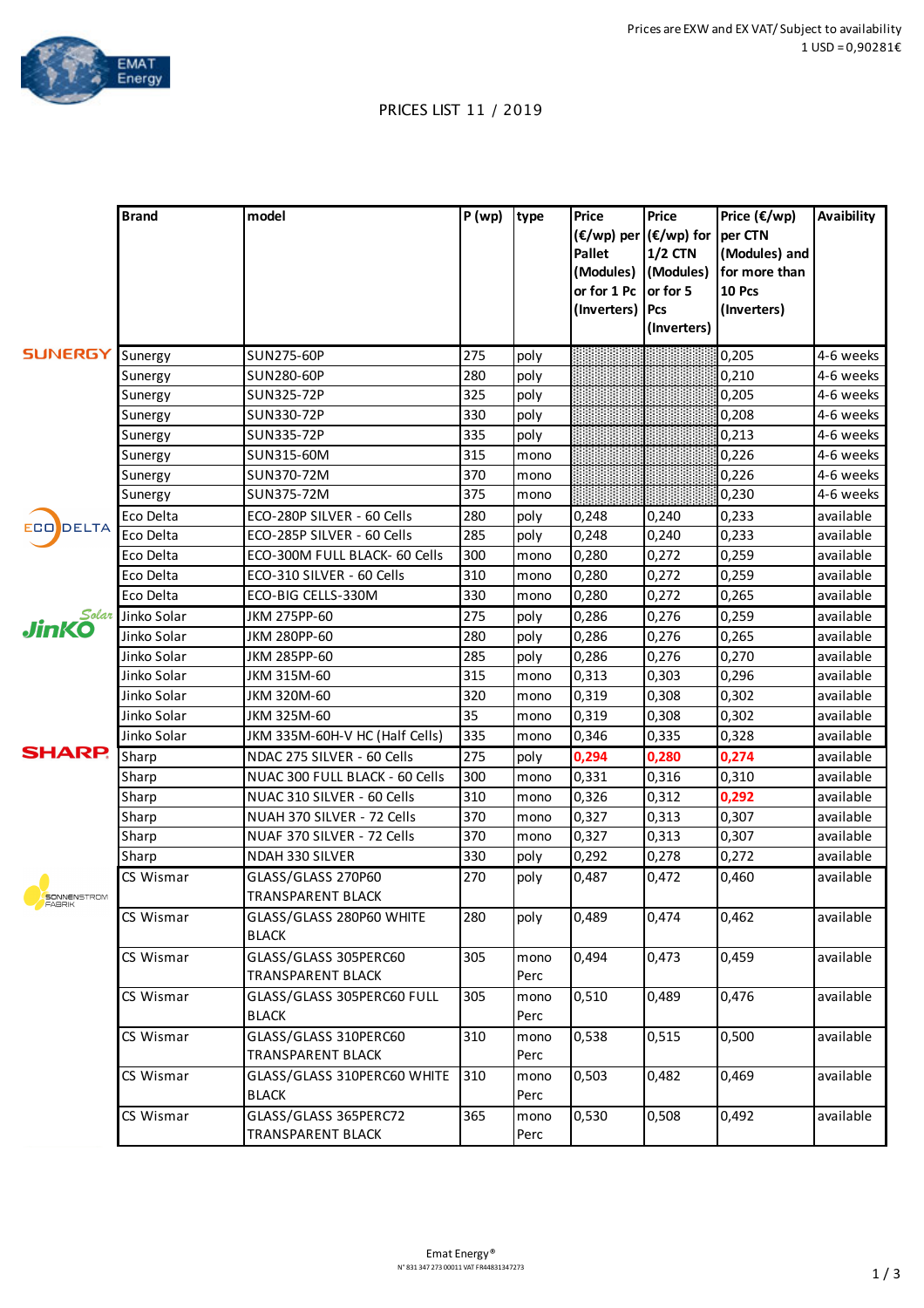

## PRICES LIST 11 / 2019

|            | <b>Brand</b> | model                                                             | P(wp)                          | type          | <b>Price</b><br><b>Pallet</b><br>(Modules)<br>or for 1 Pc<br>(Inverters) | Price<br>(€/wp) per (€/wp) for<br>$1/2$ CTN<br>(Modules)<br>or for 5<br>Pcs<br>(Inverters) | Price $(\epsilon/wp)$<br>per CTN<br>(Modules) and<br>for more than<br>10 Pcs<br>(Inverters) | Avaibility                 |
|------------|--------------|-------------------------------------------------------------------|--------------------------------|---------------|--------------------------------------------------------------------------|--------------------------------------------------------------------------------------------|---------------------------------------------------------------------------------------------|----------------------------|
| <b>SMA</b> | Sma          | Sunny boy 1.5-1VL-40                                              | 1500                           | inverter      | 605                                                                      | 590                                                                                        | 540                                                                                         | available                  |
|            |              | Sunny boy 2.0-1VL-40                                              | 2000                           | inverter      | 685                                                                      | 670                                                                                        | 620                                                                                         | available                  |
|            | Sma          | Sunny boy 2.5-1VL-40                                              | 2500                           | inverter      | 745                                                                      | 730                                                                                        | 680                                                                                         | available                  |
|            | Sma          | SB 3.0-1AV-40                                                     | 3000                           | inverter      | 825                                                                      | 810                                                                                        | 760                                                                                         | available                  |
|            | Sma          | SB 3.6-1AV-40                                                     | 3600                           | inverter      | 865                                                                      | 850                                                                                        | 800                                                                                         | available                  |
|            | Sma          | SB 4.0-1AV-40                                                     | 4000                           | inverter      | 895                                                                      | 880                                                                                        | 830                                                                                         | available                  |
|            | Sma          | SB 5.0-1AV-40                                                     | 5000                           | inverter      | 945                                                                      | 930                                                                                        | 880                                                                                         | available                  |
|            | Sma          | SB 6.0-1AV-41                                                     | 6000                           | inverter      | 1025                                                                     | 1010                                                                                       | 960                                                                                         | available                  |
|            | Sma          | STP 3.0-3AV-40                                                    | 3000                           | inverter      | 1005                                                                     | 990                                                                                        | 940                                                                                         | available                  |
|            | Sma          | STP 4.0-3AV-40                                                    | 4000                           | inverter      | 1065                                                                     | 1050                                                                                       | 1000                                                                                        | available                  |
|            | Sma          | STP 5.0-3AV-40                                                    | 5000                           | inverter 1115 |                                                                          | 1100                                                                                       | 1050                                                                                        | available                  |
|            | Sma          | STP 6.0-3AV-40                                                    | 6000                           | inverter      | 1225                                                                     | 1210                                                                                       | 1160                                                                                        | available                  |
|            | Sma          | STP 8.0-3AV-40                                                    | 8000                           | inverter      | 1435                                                                     | 1420                                                                                       | 1370                                                                                        | available                  |
|            | Sma          | STP 10.0-3AV-40                                                   | 10000                          | inverter      | 1585                                                                     | 1570                                                                                       | 1520                                                                                        | 8-10 weeks                 |
|            | Sma          | STP15000TL-30                                                     | 15000                          | inverter 1905 |                                                                          | 1890                                                                                       | 1840                                                                                        | available                  |
|            | Sma          | STP15000TL-30 with Display                                        | 15000                          | inverter 1945 |                                                                          | 1930                                                                                       | 1880                                                                                        | available                  |
|            | Sma          | STP20000TL-30                                                     | 20000                          | inverter      | 2035                                                                     | 2020                                                                                       | 1970                                                                                        | available                  |
|            | Sma          | STP20000TL-30 with Display                                        | 20000                          | inverter      | 2085                                                                     | 2070                                                                                       | 2020                                                                                        | available                  |
|            | Sma          | STP25000TL-30                                                     | 25000                          | inverter      | 2065                                                                     | 2050                                                                                       | 2000                                                                                        | available                  |
|            | Sma          | STP25000TL-30 with Display                                        | 25000                          | inverter      | 2115                                                                     | 2100                                                                                       | 2050                                                                                        | available                  |
|            | Sma          | CORE1 STP 50-40                                                   | 50000                          | inverter 3705 |                                                                          | 3690                                                                                       | 3640                                                                                        | available                  |
|            | Sma          | CORE1 STP 50-40 with Display                                      | 50000                          | inverter 3745 |                                                                          | 3730                                                                                       | 3680                                                                                        | available                  |
|            | Sma          | STP60-10                                                          | 60000                          | inverter 3325 |                                                                          | 3310                                                                                       | 3260                                                                                        | 3-4 weeks                  |
|            | Sma          | STP75-10                                                          | 75000                          | inverter 3425 |                                                                          | 3410                                                                                       | 3360<br>2470                                                                                | 3-4 weeks                  |
|            | Sma          | STP100-20                                                         | 100000                         | inverter 5545 |                                                                          | 5530                                                                                       |                                                                                             | 3-4 weeks                  |
|            | Sma          | SHP-150                                                           | 150000                         | inverter      | 6045                                                                     | 6030                                                                                       | 5980                                                                                        | 3-4 weeks                  |
|            | Sma          | Sunny Island 4.4M-12                                              | 4400                           | inverter 1775 |                                                                          | 1760                                                                                       | 1710                                                                                        | available                  |
|            | Sma          | Sunny Island 6.0H-12                                              | 6000                           | inverter      | 2015                                                                     | 2000                                                                                       | 1950                                                                                        | available                  |
|            | Sma          | Sunny Island 8.0H-12                                              | 8000                           | inverter 2189 |                                                                          | 2174                                                                                       | 2124                                                                                        | available                  |
| Fronius    | Fronius      | Galvo 1.5                                                         | 1500                           | inverter 875  |                                                                          | 855                                                                                        | 810                                                                                         | available                  |
|            | Fronius      | Galvo 2.0                                                         | 2000                           | inverter 885  |                                                                          | 865                                                                                        | 820                                                                                         | available                  |
|            | Fronius      | Galvo 2.5                                                         | 2500                           | inverter      | 905                                                                      | 885                                                                                        | 840                                                                                         | available                  |
|            | Fronius      | Galvo 3.0                                                         | 3000                           | inverter 895  |                                                                          | 875                                                                                        | 830                                                                                         | available                  |
|            | Fronius      | Galvo 3.1                                                         | 3100                           | inverter 925  |                                                                          | 905                                                                                        | 860                                                                                         | available                  |
|            | Fronius      | Galvo 3.6                                                         | 3600                           | inverter 935  |                                                                          | 915                                                                                        | 870                                                                                         | available                  |
|            | Fronius      | Galvo 4.0                                                         | 4000                           | inverter 975  |                                                                          | 960                                                                                        | 910                                                                                         | available                  |
|            | Fronius      | Galvo 4.6                                                         | 4600                           | inverter 1025 |                                                                          | 1005                                                                                       | 960                                                                                         | available                  |
|            | Fronius      | Galvo 5.0                                                         | 5000                           | inverter 1055 |                                                                          | 1035                                                                                       | 990                                                                                         | available                  |
|            | Fronius      | Galvo 6.0                                                         | 6000                           | inverter 1195 |                                                                          | 1175                                                                                       | 1130                                                                                        | available                  |
|            | Fronius      | Galvo 8.2                                                         | 8200                           | inverter 1345 |                                                                          | 1325                                                                                       | 1280                                                                                        | available                  |
|            | Fronius      | Symo 3.0-3-M                                                      | 3000                           | inverter 1015 |                                                                          | 995                                                                                        | 950                                                                                         | available                  |
|            | Fronius      | Symo 3.0-3-M Light                                                | 3000                           | inverter 955  |                                                                          | 935                                                                                        | 890                                                                                         | available                  |
|            | Fronius      | Symo 3.7-3-M                                                      | 3700                           | inverter 1095 |                                                                          | 1075                                                                                       | 1030                                                                                        | available                  |
|            | Fronius      | Symo 3.7-3-M Light                                                | 3700                           | inverter 1035 |                                                                          | 1015                                                                                       | 970                                                                                         | available                  |
|            | Fronius      | Symo 4.5-3-M                                                      | 4500                           | inverter 1135 |                                                                          | 1115                                                                                       | 1075                                                                                        | available                  |
|            | Fronius      | Symo 4.5-3-M Light                                                | 4500                           | inverter 1075 |                                                                          | 1055                                                                                       | 1010                                                                                        | available                  |
|            | Fronius      | Symo 5.0-3-M                                                      | 5000                           | inverter 1155 |                                                                          | 1135                                                                                       | 1090                                                                                        | available                  |
|            | Fronius      | Symo 5.0-3-M Light                                                | 5000                           | inverter 1095 |                                                                          | 1075                                                                                       | 1030                                                                                        | available                  |
|            | Fronius      | Symo 6.0-3-M                                                      | 6000                           | inverter 1175 |                                                                          | 1155                                                                                       | 1110                                                                                        | available                  |
|            | Fronius      | Symo 6.0-3-M Light                                                | 6000                           | inverter 1115 |                                                                          | 1095                                                                                       | 1050                                                                                        | available                  |
|            | Fronius      | Symo 7.0-3-M                                                      | $Emat$ $H_{\text{eff}}^{7000}$ | inverter 1395 |                                                                          | 1375                                                                                       | 1330                                                                                        | available                  |
|            | Fronius      | Symo 7.0-3-M Light<br>N° 831 347 273 0001 700031347 inverter 1335 |                                |               |                                                                          | 1315                                                                                       | 1270                                                                                        | available <sub>2</sub> / 3 |